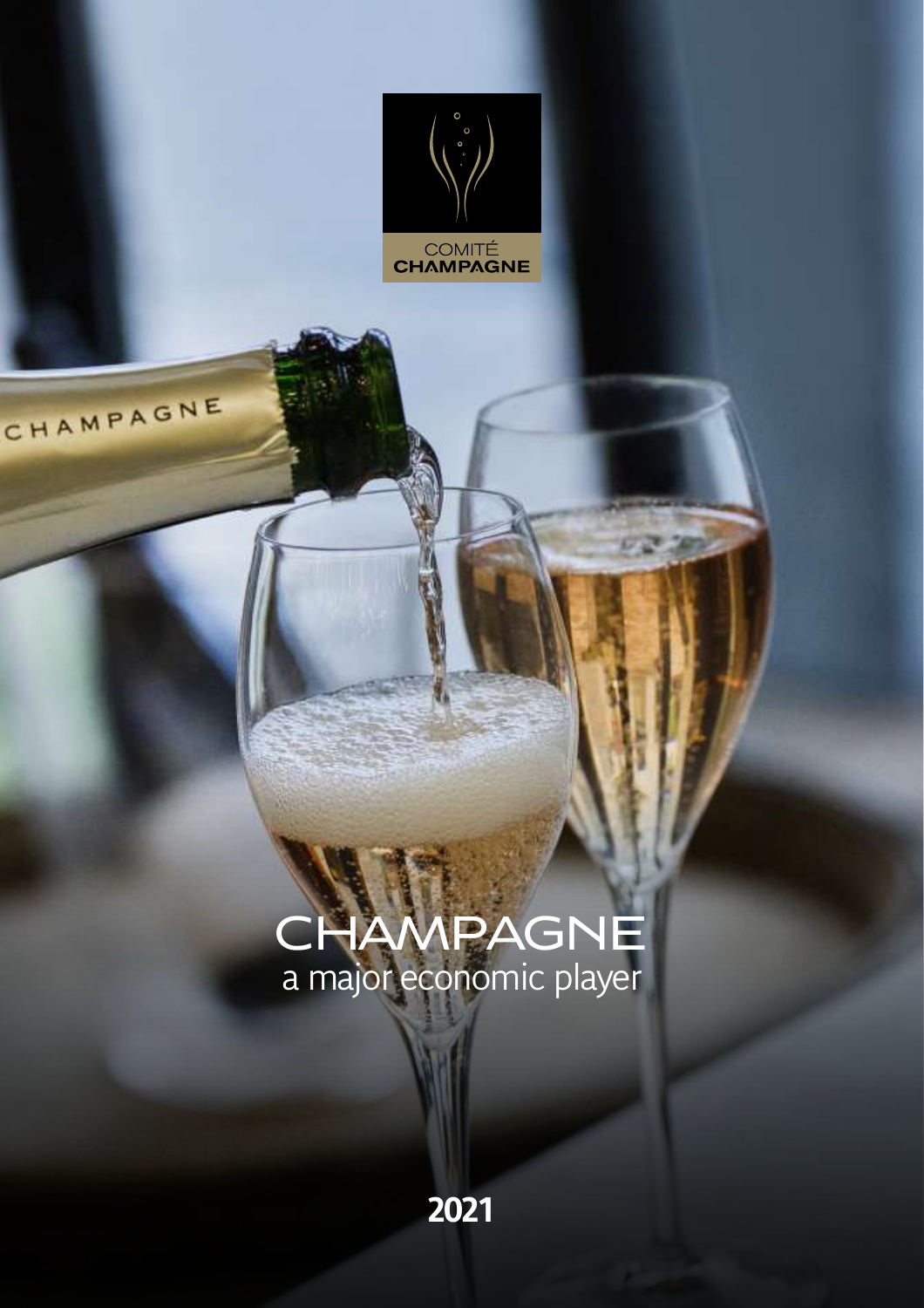# **Champagne** a defined geographical area since 1927

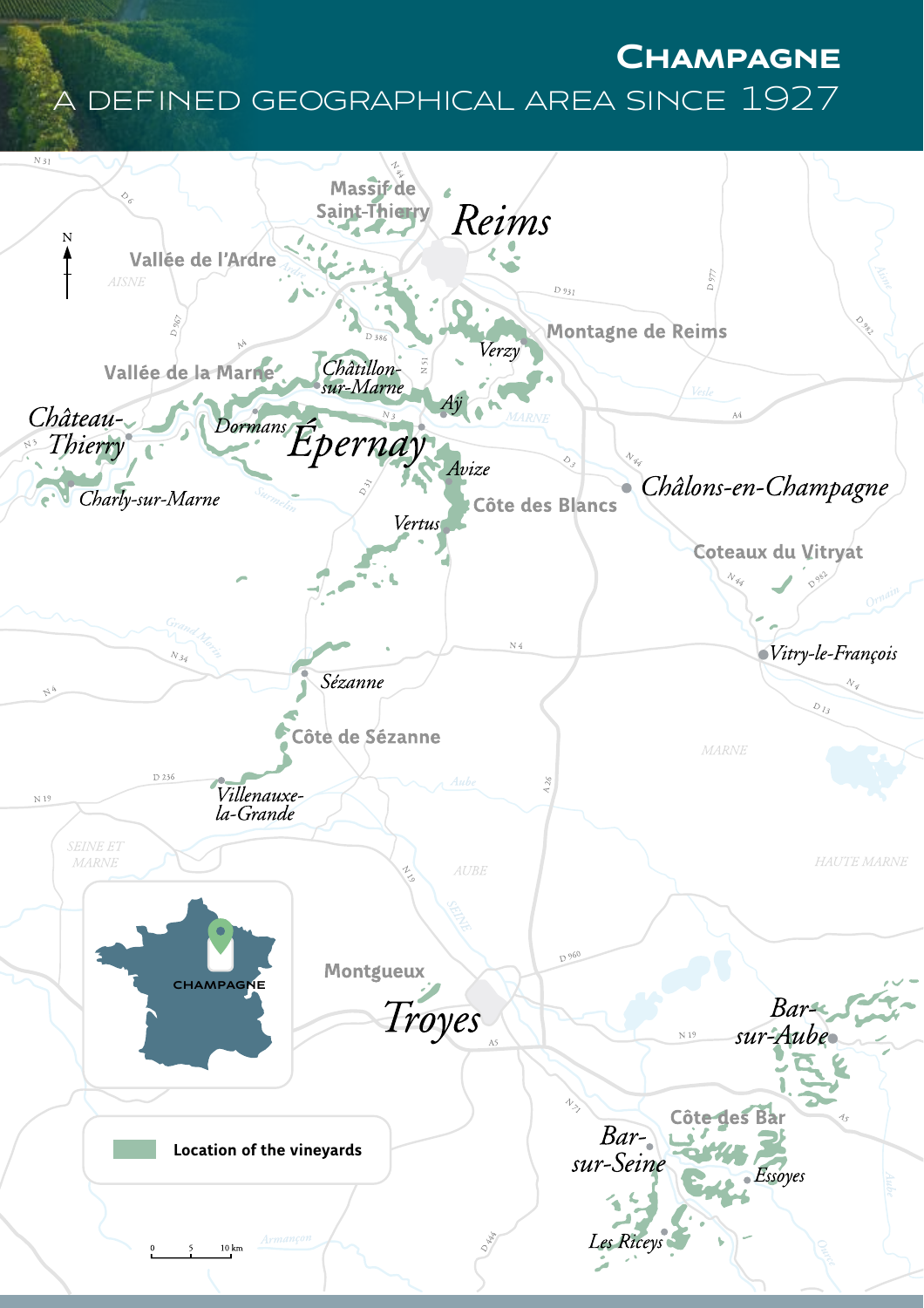## **Champagne, a unique appellation** creator of value

#### **the world's leading wine aoc** by value





## **KEY** FIGURES



**320.2 million** bottles shipped, of which **56.1%** exported



**5.7 billion** euros in sales\*

A stock of over **1 billion** bottles

\* excluding taxes, from Champagne

## A **DEFINED TERRITORY**



**34,200 hectares**



**3 regions** Grand Est, Hauts-de-France, Île-de-France



**5 departments** Aube, Aisne, Haute-Marne, Marne, Seine-et-Marne



**319 crus** (villages)



Ħ

**16,200 growers**

**130 cooperatives**

**370 champagne houses**



**4,300 producers**

**1,800 exporters**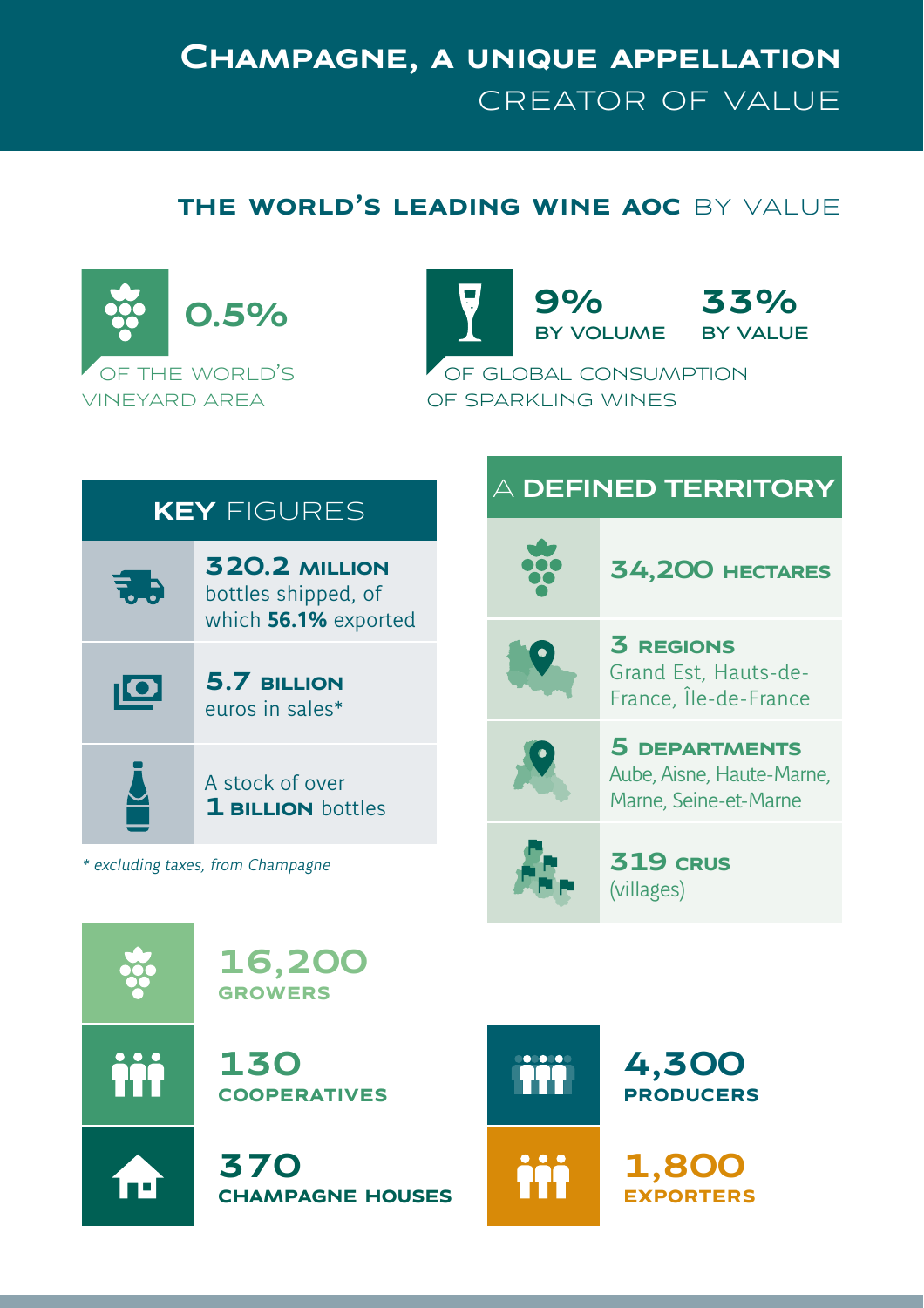**A well-structured industry**

#### **comité champagne,** a trade organisation serving the champagne appellation

**Management** of the economic balance

**Technical development** of vineyards and wines

**Global protection of** the Champagne **appellation**

**Education** about the appellation

#### **A framework for the contractual relationships** between growers and houses



#### **The reserve,** unique to champagne

**155 million** kilos of grapes in reserve

the equivalent of

**132 million** bottles

the equivalent of **50 % OF A YEAR'S** harvest in reserve (three-year average)

The Champagne reserve system was put in place to regulate potential annual yield variations.

It takes into account the northern location of the Champagne vineyards to answer the regular supplying and requirements of markets including harvest shortages.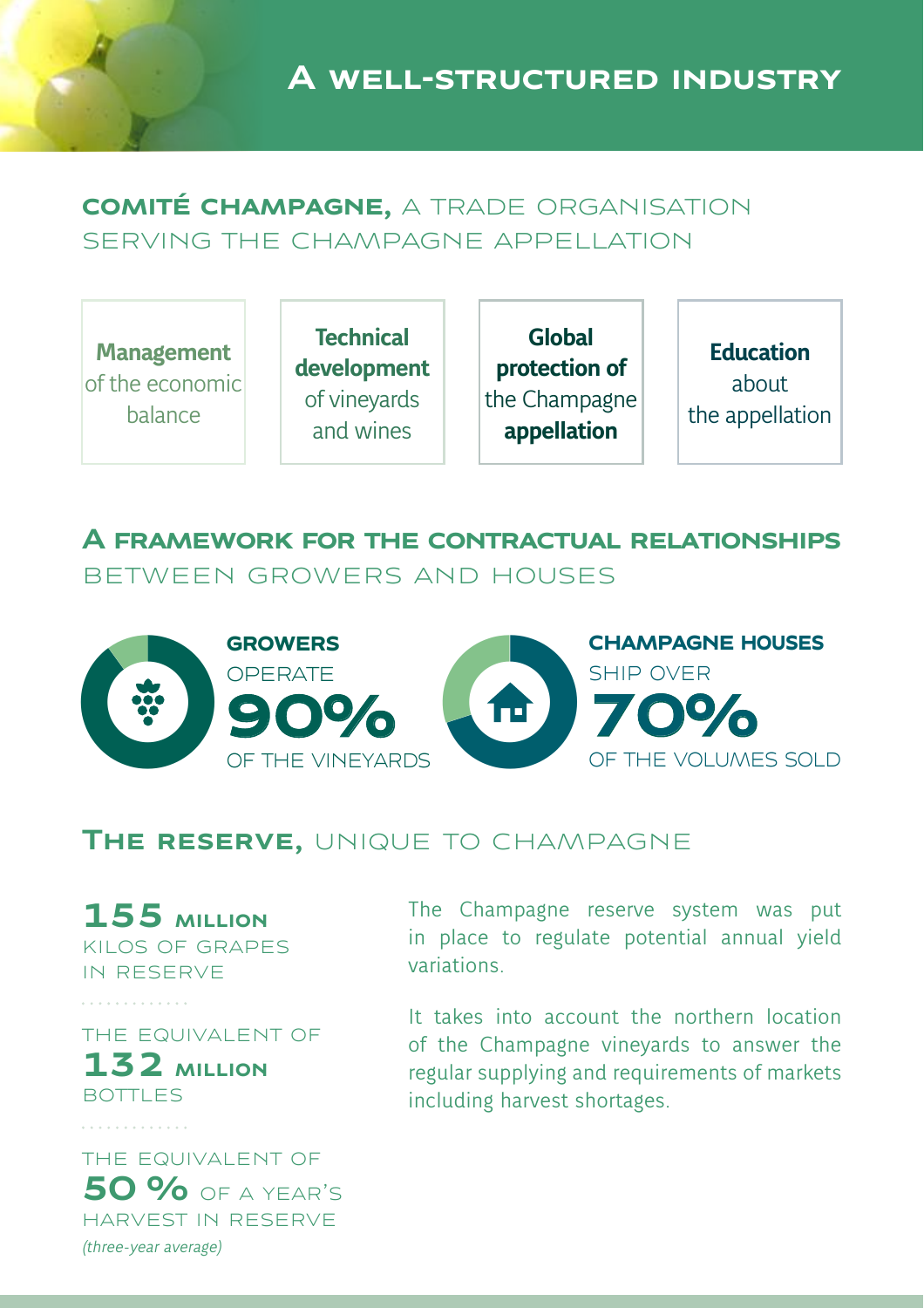## **A major economic player** WITH GLOBAL REACH



**SUSTAINED export growth** 

**Shipments outside the european union have doubled**  in 20 years

. . . . . . . . . . . . .

. . . . . . . . . . . . .

**30 MARKETS** OF OVER 500,000 BOTTLES

#### **10 top export markets** in 2021

|                | 2021 ranking          | Millions of bottles** |
|----------------|-----------------------|-----------------------|
| 1              | <b>USA</b>            | 34.1                  |
| $\overline{2}$ | <b>UNITED KINGDOM</b> | 29.9                  |
| 3              | <b>IAPAN</b>          | 13.8                  |
| $\overline{4}$ | <b>GERMANY</b>        | 11.2                  |
| 5              | <b>BELGIUM</b>        | 10.3                  |
| 6              | <b>AUSTRALIA</b>      | 9.9                   |
| $\overline{7}$ | <b>ITALY</b>          | 9.2                   |
| 8              | <b>SWITZERLAND</b>    | 6.1                   |
| 9              | <b>SPAIN</b>          | 4.4                   |
| 10             | <b>NETHERLANDS</b>    | 3.9                   |

\* excluding taxes, from Champagne \*\* Estimates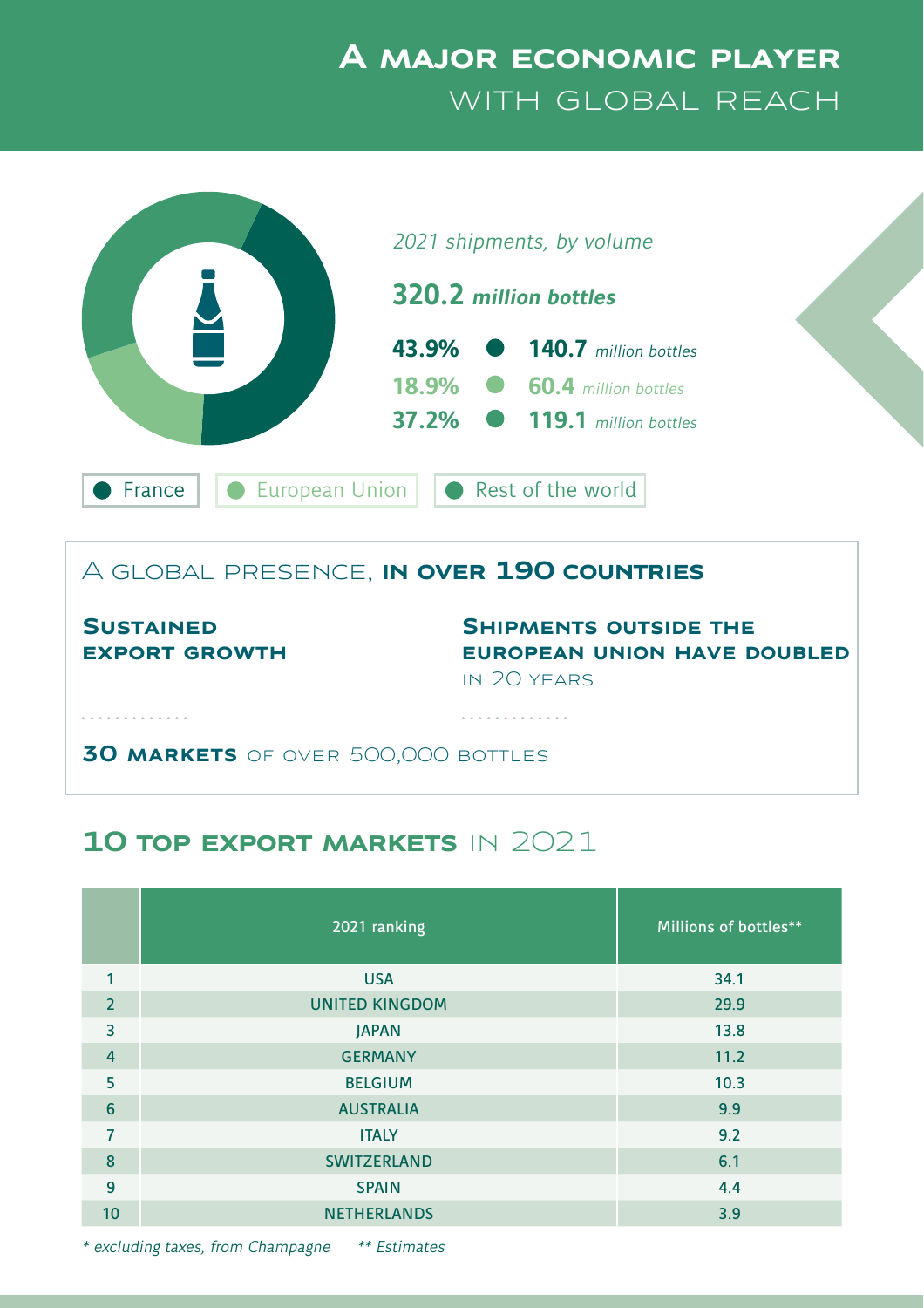**A major economic player** for the grand est region and the french economy

#### A major player among **france's vineyards**





#### the leading player in **wines and spirits** in france





**of agri-food exports**

A generator of direct employment

#### An industry that contributes to the prosperity of the **grand est region\***

**43%**

#### **Top export revenues**

in the region

The Champagne industry contributes to prosperity and innovation in associated sectors such as



\*administrative region which comprises Champagne-Ardenne, Alsace and Lorraine, created in January 2016.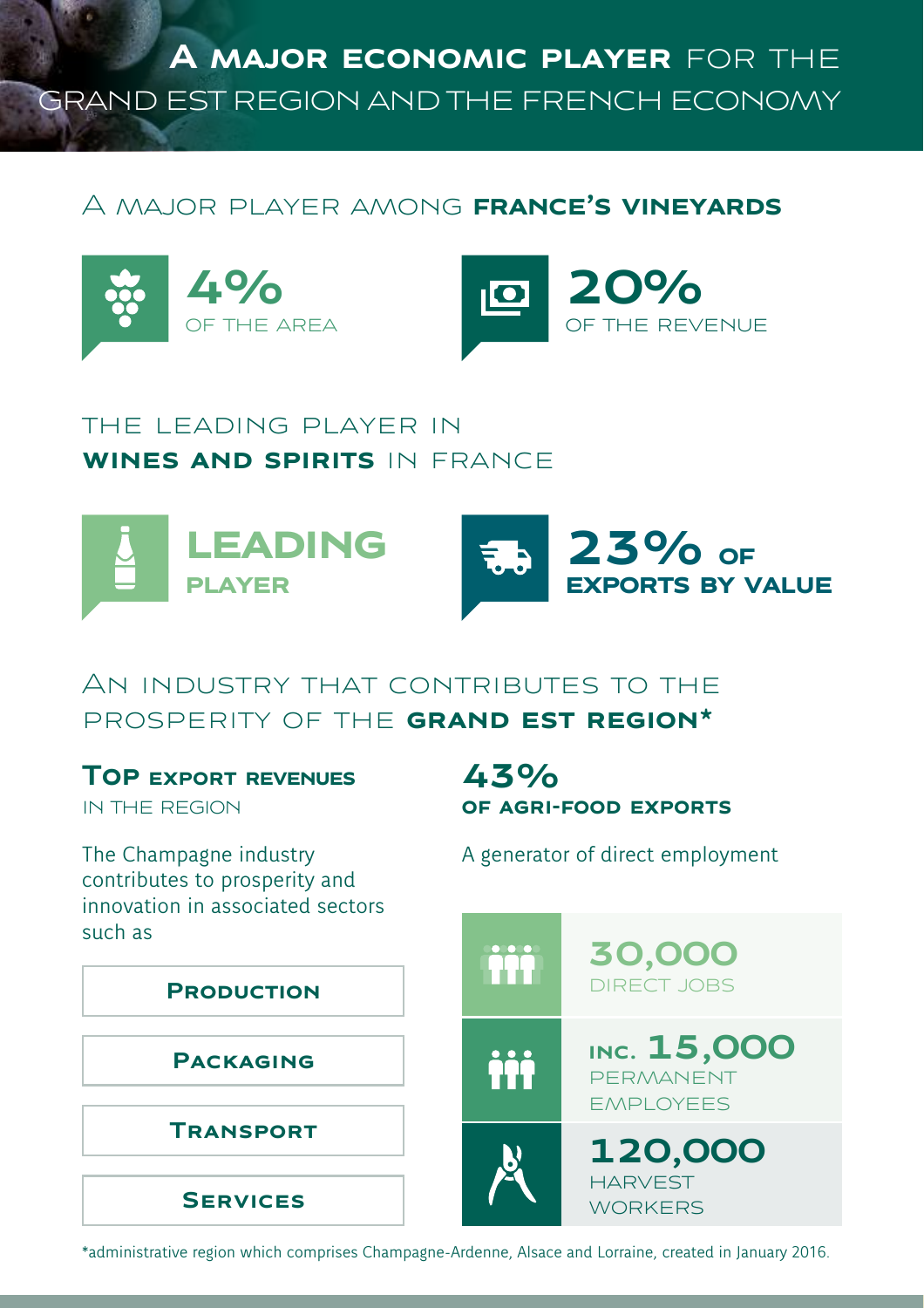## **a region committed** to sustainable development

#### **Results**

l Y

 $\mathcal G$ 

 $\overline{\mathbf{c}}$ 

over the last 15 years

products

#### **Objectives** for the future

**-20% carbon footprint** per bottle

**-75% carbon footprint** by 2050

**-75 %** in 2025 (vs 2000)

**54% of area** WITH AN ENVIRONMENTAL **CERTIFICATION 100% of area** WITH AN ENVIRONMENTAL certification by 2030

**90% of industrial waste** treated and recycled

**-50%** phytosanitary

**100% of wine production effluents** by products treated and recycled

**FURTHER** rollout of the **circular economy** in the champagne region

#### **Pioneering** region

**France's leading wine region in the use of mating disruption** to combat leafroller moths

**Largest** fleet of **electric straddle tractors**

**First wine region ever** to assess its carbon footprint (2002)

## **Sustainable** vine

**GROWING** 

ATOULTURE DUR **54%** of the wine area has environmental certification, including **36%** certified **Sustainable Viticulture in Champagne**

**100% of the growers are committed** to continuously improving the vineyards